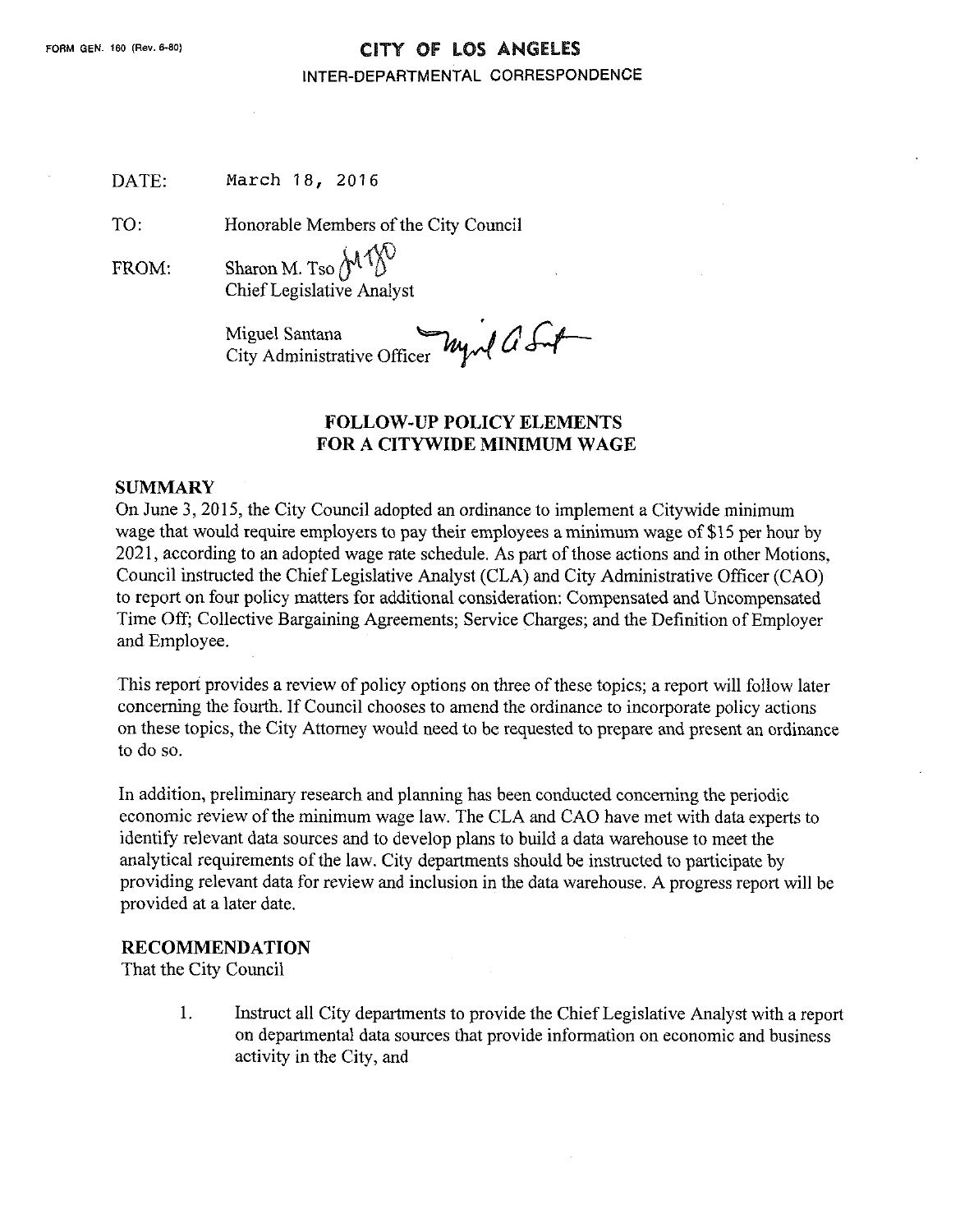2. If it is determined that amendments to the Citywide Minimum Wage are appropriate, instruct the City Attorney to prepare and present an ordinance that implements the desired policy revisions.

### BACKGROUND

On June 3, 2015, the City Council adopted an ordinance to implement a Citywide minimum wage that would require most employers to pay their employees a minimum wage of \$15 per hour by 2021, according to an adopted wage rate schedule. That action, as well as other actions and Motions, instructed the CLA to provide follow-up analysis on several policy matters related to the Citywide Minimum Wage, including:

- Compensated and Uncompensated Time Off
- ~ Collective Bargaining Agreements
- -- Service Charges
- ~ Definition ofEmployer and Employee

This report provides information on three of these issues, as well as policy options for Council consideration. A report will be provided at a later date concerning the definition of employers and employees. If the Council chooses to implement policy amendments to the Citywide Minimum Wage, the City Attorney would need to prepare and present an ordinance that implements those new policies.

The first wage increase under the adopted Citywide Minimum Wage will go into effect on July 1, 2016. The full wage implementation schedule is provided in Table 1.

|                       | <b>Hourly Rate</b>                             |                                                        |  |
|-----------------------|------------------------------------------------|--------------------------------------------------------|--|
| <b>Effective Date</b> | <b>Businesses with 26 or</b><br>More Employees | <b>Businesses with 25 or</b><br><b>Fewer Employees</b> |  |
| July 1, 2016          | \$10.50                                        | \$10.00                                                |  |
| July 1, 2017          | \$12.00                                        | \$10.50                                                |  |
| July 1, 2018          | \$13.25                                        | \$12.00                                                |  |
| July 1, 2019          | \$14.25                                        | \$13.25                                                |  |
| July 1, 2020          | \$15.00                                        | \$14.25                                                |  |
| July 1, 2021          | \$15.00                                        | \$15.00                                                |  |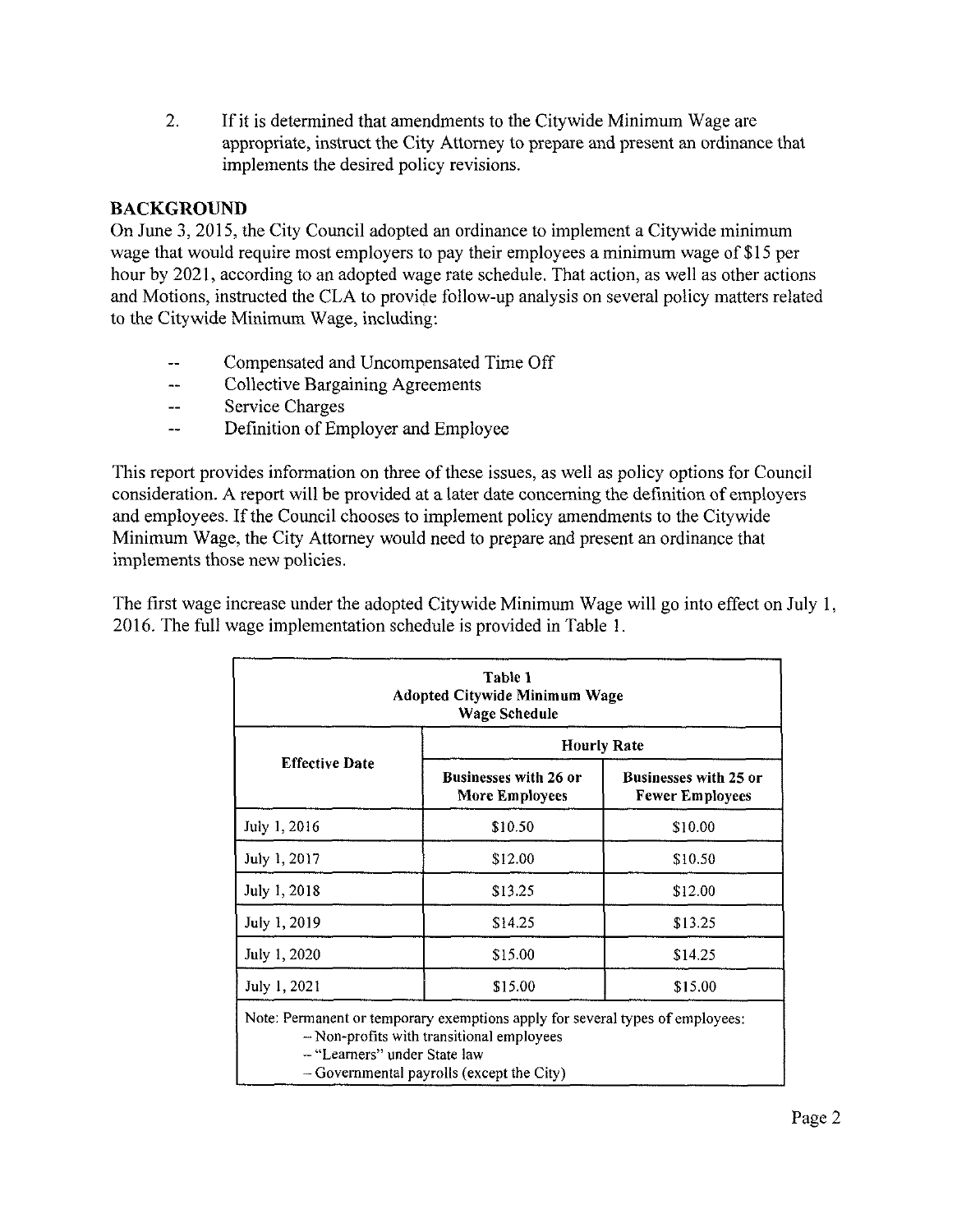The hourly rate will increase automatically beginning July 1, 2022 based on the Consumer Price Index for Urban Wage Earners and Clerical Workers (CPI-W) for the Los Angeles metropolitan area (Los Angeles-Riverside-Orange County, CA), which is published by the Bureau of Labor Statistics.

### **Minimum Wage in Other Jurisdictions**

Since passage of the Los Angeles Citywide Minimum Wage, several other jurisdictions have taken action on minimum wages, including:

- -- The County of Los Angeles adopted a minimum wage program that is substantially similar to the City's program, including the same wage schedule. This minimum wage program applies to all unincorporated areas of the County and will be effective July 1, 2016.
- -- On January 12,2016, the City of Santa Monica adopted a minimum wage program that is similar to the City's program, including the same wage schedule. The Santa Monica law includes an exemption for collective bargaining agreements and controls over service charges and will be effective July 1, 2016.
- -- On January 19, 2016, the Long Beach City Council adopted an instruction to direct their city attorney to prepare an ordinance to implement a minimum wage policy in the City of Long Beach.
- -- On February 1, 2016, the Pasadena City Council adopted an instruction to direct their city attorney to prepare an ordinance to implement a minimum wage policy in the City of Pasadena.
- Two State initiatives have been approved for circulation that would increase the State minimum wage to \$15 by 2021. Advocates seek to place these measures on the November 2016 State General Election ballot. One measure, which would simply increase the State minimum wage by \$1 per year until 2021, is pending signature verification by the Secretary of State. Signatures for the other initiative, which would increase the State minimum wage in a manner similar to the City's policy and adjust the State paid sick leave law to provide six days instead of three, are due July 5, 2016; proponents of this measure have reported, as required by State law, that they have reached the 25% signature threshold.

## **Evaluation of Minimum Wage Policy**

The Citywide Minimum Wage ordinance adopted by the Council and Mayor requires that the CLA, with assistance of the CAO, conduct an evaluation of the impact of the law every three years on the City's economy and on specific sectors within the economy. Further, the CLA and CAO are required to collect data every year on jobs, earnings, and sales taxes.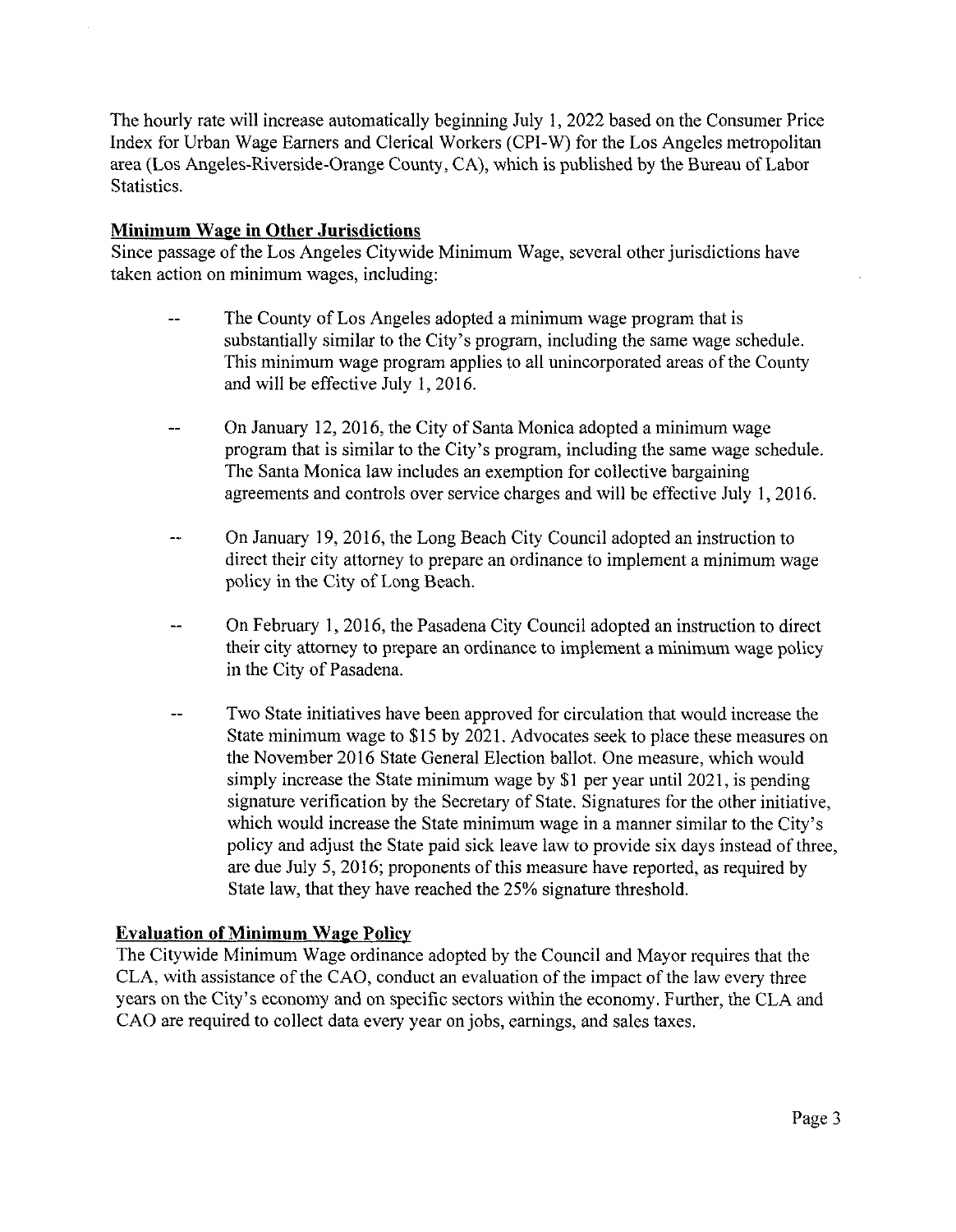To ensure that this evaluation can be conducted with meaningful data, all of the researchers involved in the minimum wage studies recommended that data be collected on an annual basis, and that the City be compared to another geographic area as a control to gauge impacts.

The CLA and CAO have begun to prepare for this requirement of the law, with assistance from economists and other experts in socio-demographic data collection and analysis. The current effort is focused on identifying relevant data sources and development of a methodology to test the relevance of these data sources. This will be followed by the collection and processing of full data sets and the development of a data warehouse that can be used to evaluate effects of the law.

The initial focus is on the identification of available data from local, State, and federal resources, as well as private vendors. More than 20 data sources related to demographics, wages, prices, business characteristics, taxes, and other related subjects have been identified. Staff will prioritize these databases, process data into relevant geographic and subject areas, and test the relevance of the data. Additional data sources will be regularly added to ensure the most comprehensive data warehouse possible. This process will also be focused on the identification of gaps in the available data and solutions to fill those gaps.

Two gaps have been identified already: data on prices and data on direct household impacts. One of the concerns expressed in the evaluation of minimum wage policies is the impact of wage increases on prices. Detailed data on prices for goods and services are not currently available. Research is on-going to determine whether it is possible to address this data need. With regard to household impacts, one option would be to contract with a firm that conducts longitudinal surveys. Such a survey would seek to understand changes and impacts on individual households as a result of the minimum wage implementation, such as whether the minimum wage has affected employment status, quality of life, and other relevant factors. Staff are evaluating the viability of such an approach and will report at a later date concerning relevance and associated costs.

As the data collection phase gets underway, cooperation from many City departments will be essential. Databases from several City departments will be needed to support the analysis. An instruction from Council would provide clear direction to City departments that their participation and cooperation in this project is essential for compliance with the minimum wage law.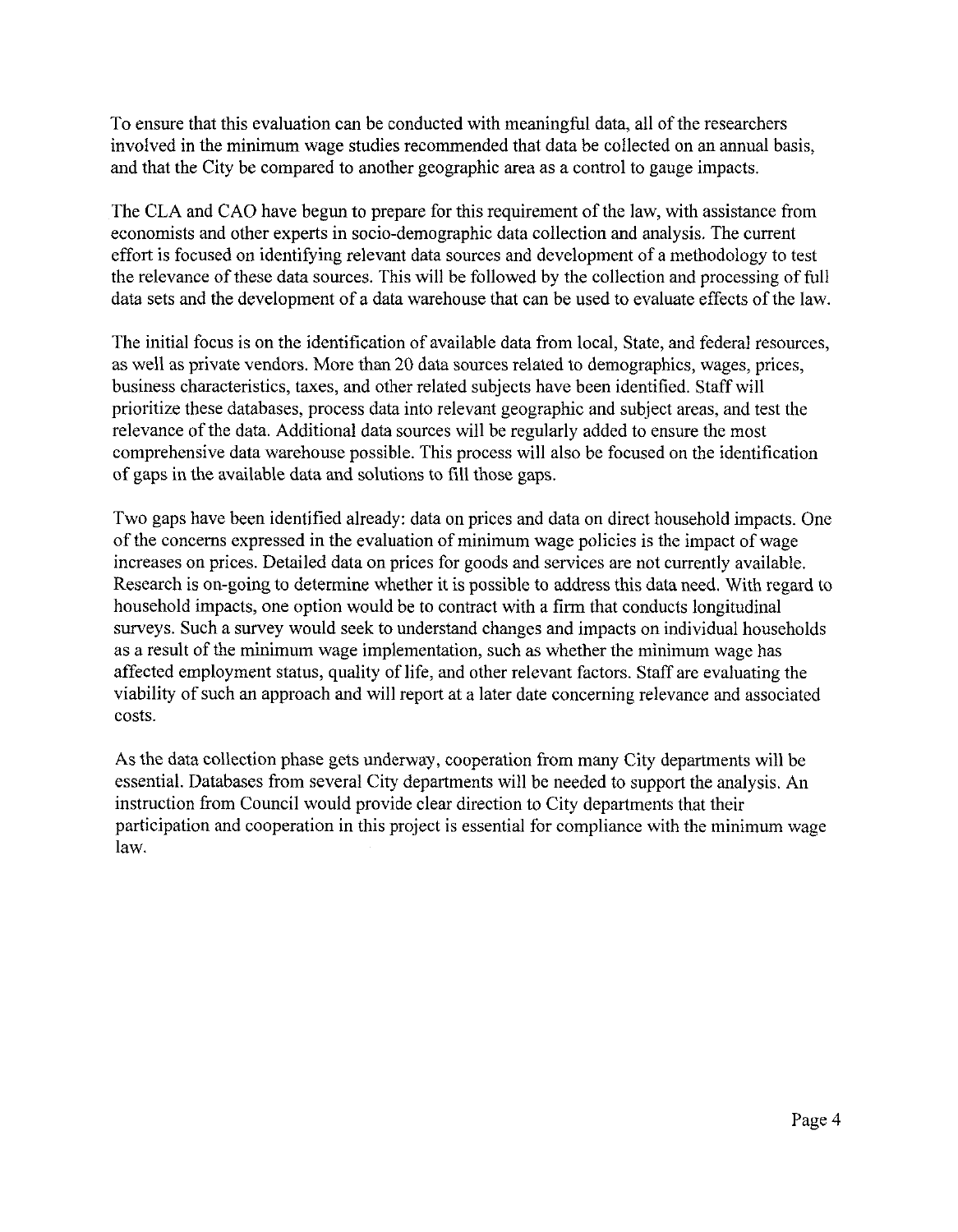# **TABLE OF CONTENTS**

|           |                                         | Page |
|-----------|-----------------------------------------|------|
| A.        | Compensated and Uncompensated Time Off  |      |
| <b>B.</b> | <b>Collective Bargaining Agreements</b> |      |
| C.        | <b>Service Charges</b>                  |      |
| D.        | Definition of Employee and Employer     |      |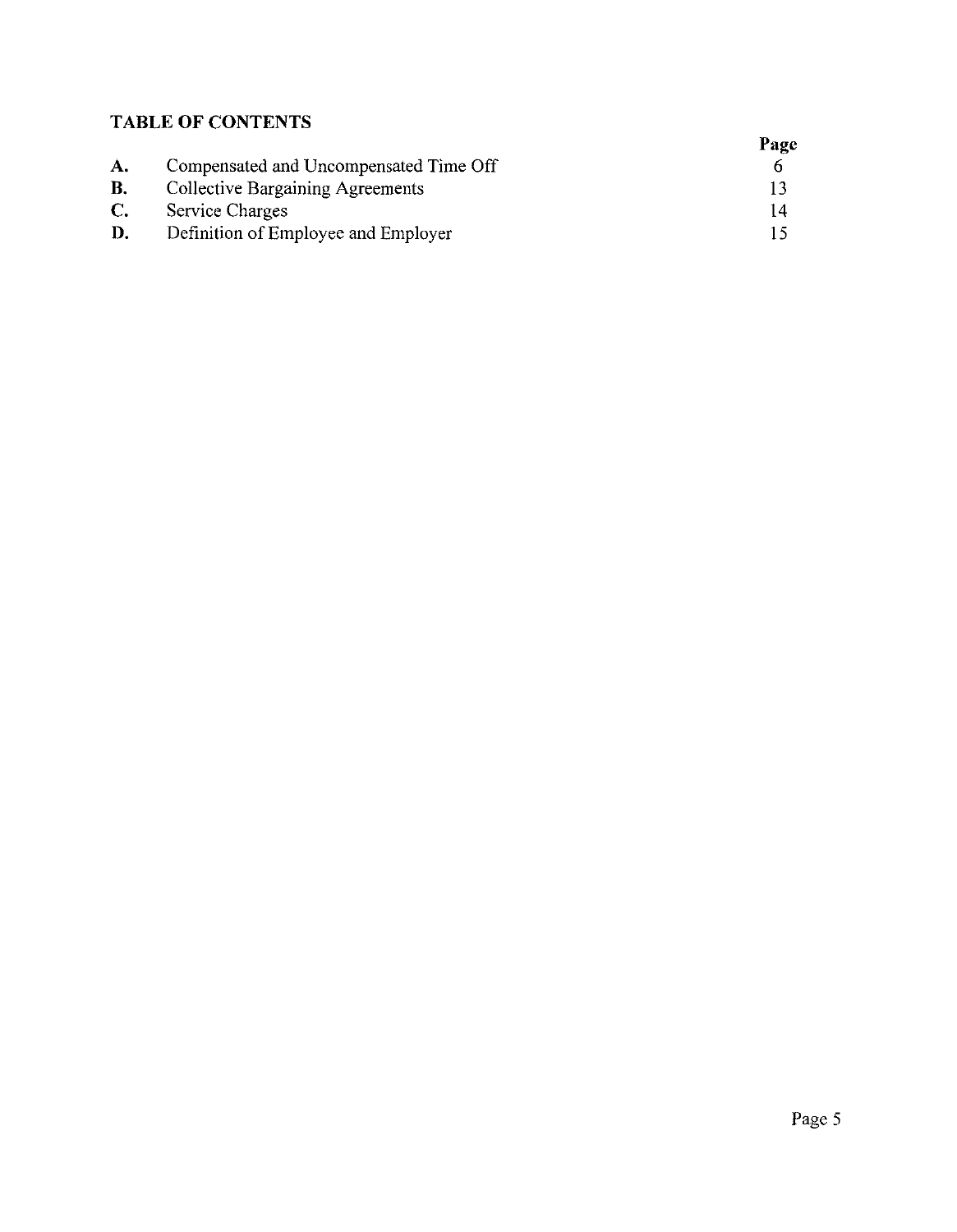# A. COMPENSATED AND UNCOMPENSATED TIME OFF

On June 16, 2015, the Economic Development Committee considered a report from the CLA concerning compensated and uncompensated time off policies. That report reviewed the newly implemented State paid sick leave law; paid sick leave laws in other cities; and the City's existing compensated time off laws. Following discussion, the Committee requested that additional issues be addressed. This section incorporates information from the previous report, with additional information as requested, and updates actions in other cities and the State.

## Policy Options

Five policy options have been identified for Council consideration with regard to compensated and uncompensated time off:

- 1. No Action -this, in effect, establishes the default policy for compensated and uncompensated time off as the State requirement for paid sick leave.
- 2. Add time  $-$  in this case, the City could incorporate all of the provisions of the State paid sick leave law and require that employers provide additional time. For example, the State law requires employers to provide at least three sick days to employees. The City could require that employers provide additional days.
- 3. City Hotel Workers Ordinance The City's Hotel Worker's Minimum Wage law provides hospitality employees with compensated and uncompensated time off. The Council could choose to expand this law to all employees in the City.
- 4. Another City Model Council could select the provisions adopted by another city as the model ordinance for paid sick leave.
- 5. Custom Model the City could formulate a model that is suited specifically to the City, with a custom set of provisions that are unique and not necessarily aligned with any other jurisdiction or any other City ordinance.

## **State of California**

On September 10, 2014, the Governor signed AB 1522, the "Healthy Workplaces, Healthy Families Act of 2014," to require employers to provide paid sick leave to employees who work in California for 30 or more days. Beginning July 1,2015, eligible employees accrue <sup>1</sup> hour of paid sick leave for every 30 hours worked. Employees are able to use accrued time beginning on the  $90<sup>th</sup>$  day of employment.

AB 1522, however, provides additional criteria concerning the use and accrual of time. Employers may elect to limit an employee's use of sick days to no more than 24 hours or three days in each year of employment. Accrued sick leave must carry over to the following year. In addition, employees may retain no more than 48 hours or six days of sick time if an employer implements a policy to this effect. Finally, an employer has the option to offer 24 hours or 3 days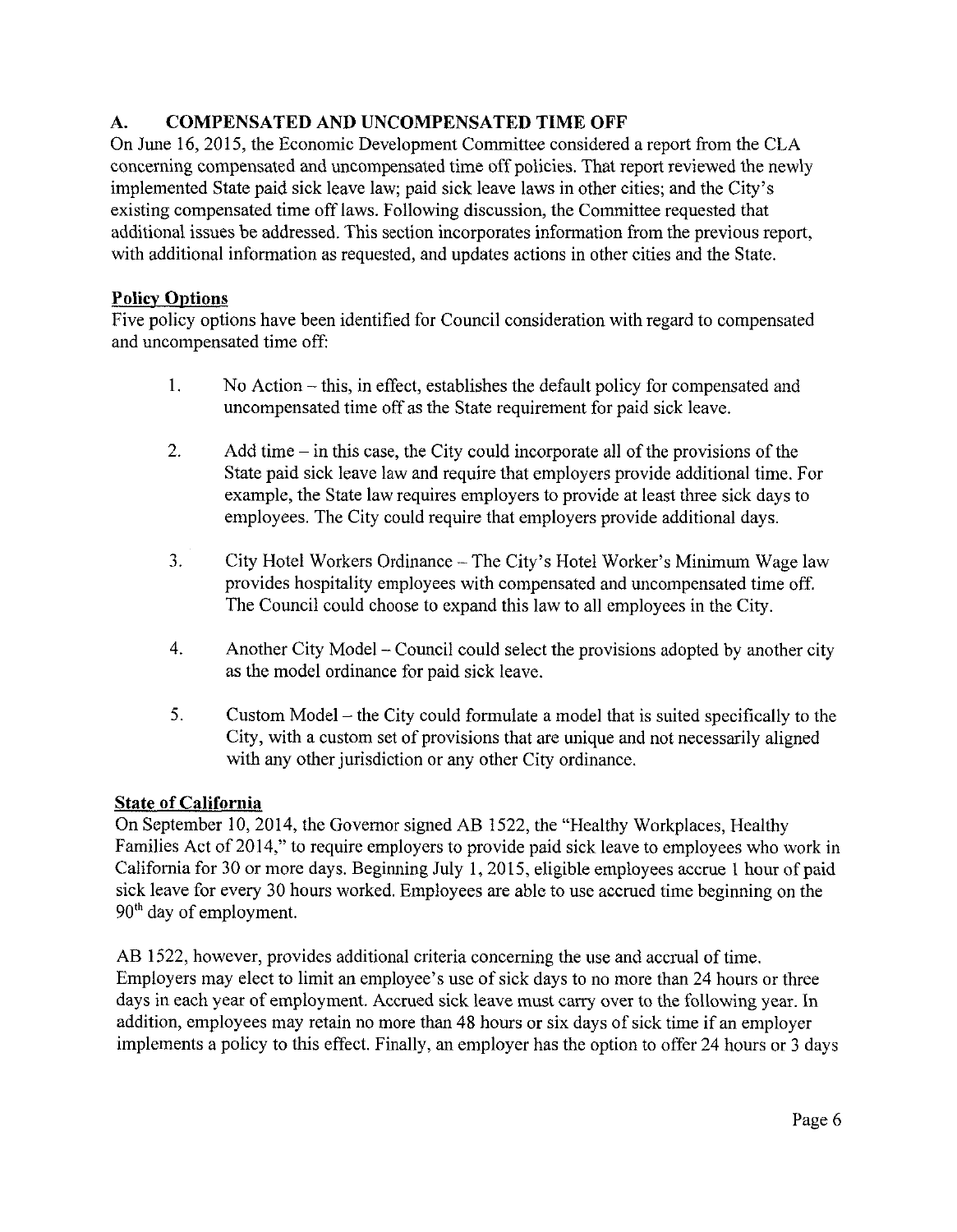ofsick leave at the beginning of each calendar year, anniversary date, or twelve months basis instead of the accrual method.

Among the provisions of AB 1522, employers are required to comply with both local and State laws, and are obligated to provide the more generous provision or benefit to employees where there is a difference between the two.

In July 2015, the Governor signed AB 304 which amended and clarified several portions of the State paid sick leave law. Among the revised provisions, it allows an employer to provide sick leave accrual on a basis other than <sup>1</sup> hour for each 30 hours worked as long as the employee receives at least 24 hours of accrued leave by the  $120<sup>th</sup>$  day of employment; extends the date by which employers in the broadcasting and motion picture industries are required to provide itemized sick time accrual and use on wage statements to employees; and clarifies that employers are not required to provide additional sick leave if the employer's paid time off policy already meets or exceeds State law.

## Add Time

IfCouncil seeks to provide more paid sick leave than is required by the State, it would be possible to adopt the provisions of State law, but require an alternate use limit that is higher than the three days provided in State law. State law allows employers under an accrual method to limit the use of paid sick leave to no more than 24 hours per year, though employees may accrue more than this. State law also allows employers the option to use the "up front" method, whereby the employee receives 24 hours at the beginning of the year with no additional accrual. The City could adopt a policy that adds additional time to the number of hours used under either the accrual method or the up front method. This approach may have a lower implementation cost for employers as it would be consistent with State law in nearly every aspect. As noted in public testimony, employers could encounter higher implementation costs when they are required to implement multiple sick leave policies. Employees would also have fewer regulations to understand when seeking their benefits.

## Other California Cities

In addition to Los Angeles, 14 other California cities have adopted minimum wage ordinances or passed ballot measures implementing a citywide minimum wage. As noted in the following list, four of these cities require compensated time off or paid sick leave. The laws implementing compensated time off in these cities is summarized below in Table 2. The County of Los Angeles has also implemented a minimum wage law, but has not approved a paid sick leave policy.

The City of Berkeley is considering a proposal to implement a paid sick leave policy. Following deliberations on January 19, 2016, the Berkeley City Council voted to further study the matter. It will be scheduled for consideration on April 26, 2016. The proposal under consideration in Berkeley is substantially similar to the paid sick leave law in Emeryville and San Francisco.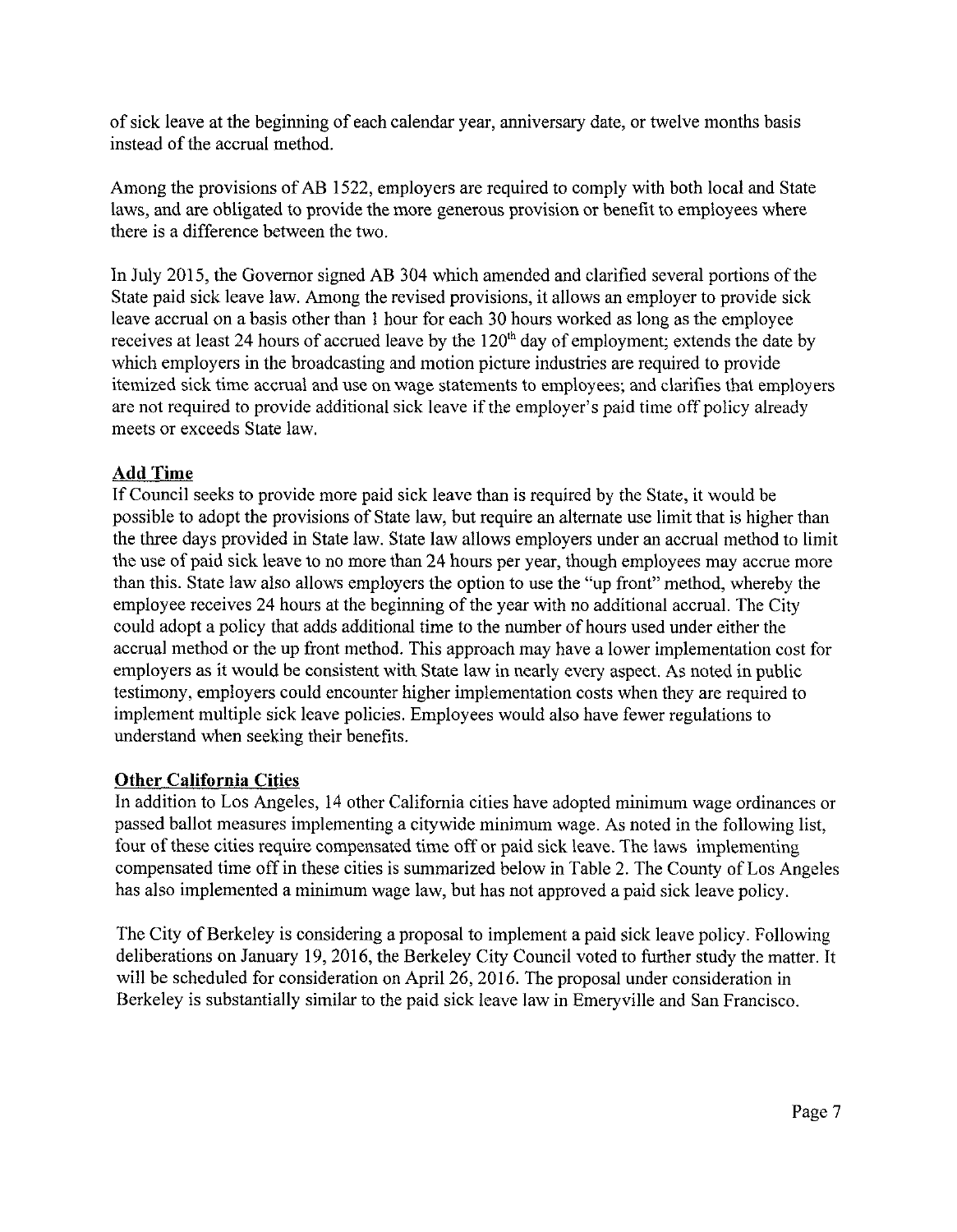The City of San Diego adopted a minimum wage ordinance with paid sick leave, but it has been placed on hold pending voter approval. The San Diego minimum wage referendum will be considered by voters on the June 2016 State Primary Nominating ballot.

The City of Santa Monica recently adopted a minimum wage ordinance with a paid sick leave requirement. The ordinance is consistent with many components of ordinances adopted in other California cities, but differs on one key issue. The Santa Monica law does not allow employer compensated time off policies to qualify as meeting the city's paid sick leave policy.

## **No Compensated Time Off Required**

- 1. El Cerrito
- 2. Mountain View
- 3. Palo Alto
- 4. Richmond
- 5. Sacramento
- 6. San Jose
- 7. Santa Clara
- 8. Sunnyvale

### **Compensated Time Off Under Consideration**

- 9. Berkeley (pending legislative approval)
- 10. San Diego (voters to consider a referendum in June 2016)

#### **Compensated Time Off Required** (some provisions in local laws default to State law)

- 11. Emeryville
	- $-1$  hour of paid sick leave earned for every 30 hours of work
	- <sup>48</sup> hours of paid sick leave for employees in small businesses
	- <sup>72</sup> hours of paid sick leave for employees in all other businesses
	- Unused accrued hours carry over
	- Accrual method, up-front method, or hybrid
- 12. Oakland
	- $-1$  hour of paid sick leave earned for every 30 hours of work
	- Cap of <sup>40</sup> hours for employees in small businesses
	- Cap of <sup>72</sup> hours for employees in all other businesses
	- Unused accrued hours carry over
	- Accrual method only

#### 13. San Francisco

- $-1$  hour of paid sick leave earned for every 30 hours of work
- Cap of <sup>40</sup> hours for employees in small businesses
- Cap of <sup>72</sup> hours for employees in all other businesses
- Unused accrued hours carry over
- Accrual method only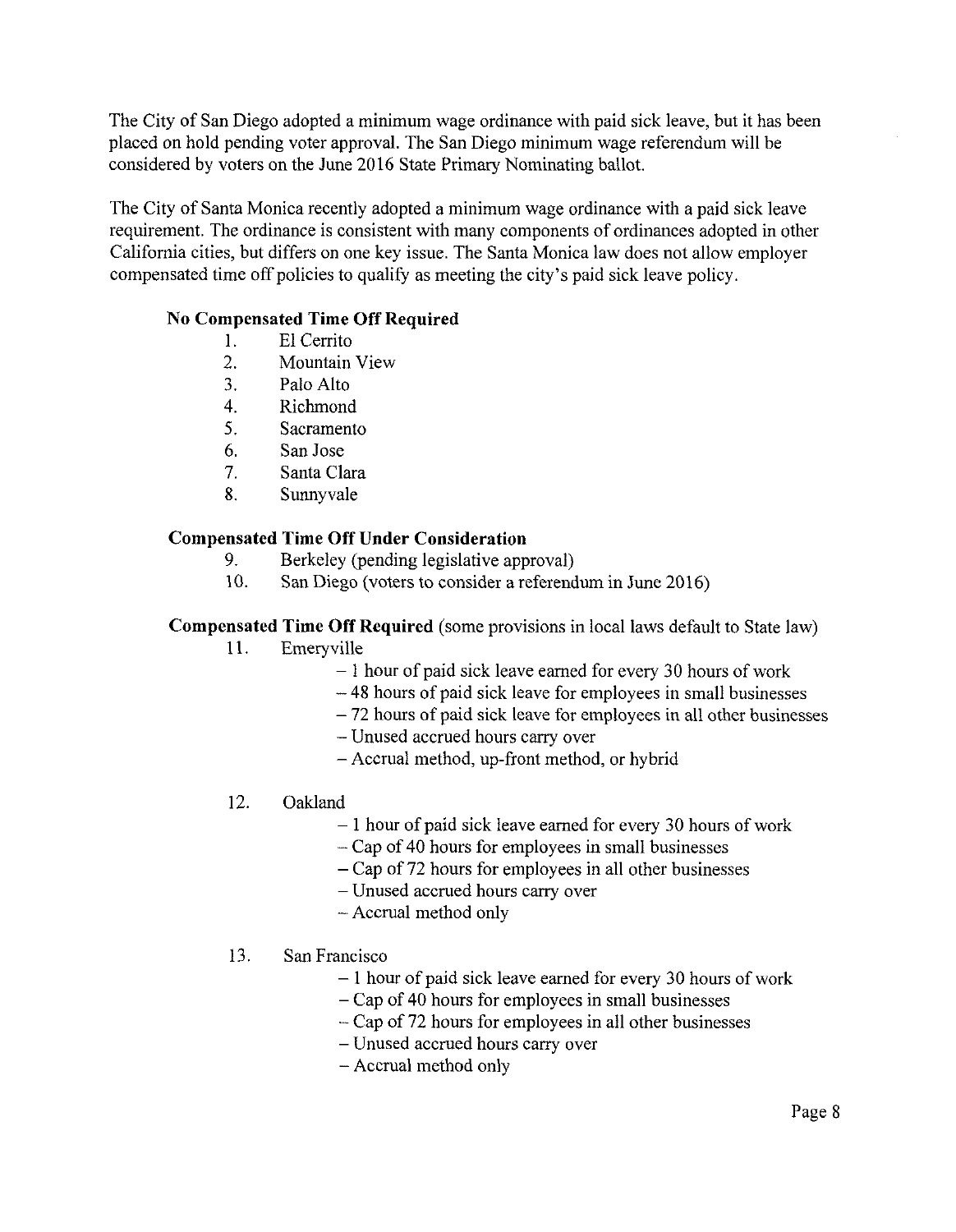- 14. Santa Monica
	- $-1$  hour of paid sick leave earned for every 30 hours of work
	- Accrual cap of 40 hours for employees in small businesses
	- Accrual cap of <sup>72</sup> hours for employees in all other businesses
	- No use cap
	- Carryover of unused accrued hours
	- Accrual method only

#### **Hotel Worker's Minimum Wage Law**

Unlike the policies of other cities and the State, the City's Hotel Worker Minimum Wage law provides for compensated time offrather than paid sick leave. This offers greater flexibility as allowable uses of this compensated time off include illness, vacation, and personal necessity. The Hotel Worker Minimum Wage law includes a definition of part-time and full-time employees, time off accrual procedures, and rules for the use of uncompensated time off. Hotel workers are eligible to use this benefit after six months of employment. Employees may accrue a maximum of 192 hours, after which the employer is required to provide a cash payment for additionally accrued hours. This law may need to be amended to comply with State law to align the beginning of eligibility to accrue hours upon hiring rather than six months, and a 90 day period before sick days could be used. The Hotel Worker's Minimum Wage law also includes a provision of 80 hours of uncompensated time off. Employees accrue this time weekly, it is capped, and up to 80 hours may carry over each year.

#### **Policy Components**

At its meeting of June 16, 2015, members of the Economic Development Committee requested additional information on several components of a paid sick leave policy:

- Circumstances for use of paid sick leave
- -- When employees can begin to use sick leave
- -- Documentation requirements for the use of sick leave
- Structure of accrual caps

The following section provides information on these matters. Table 2 provides a summary of the paid sick leave laws of other cities.

#### **Circumstances for the Use ofPaid Sick Leave**

City ordinances and State law allow employees to use their accrued sick time when they are ill or when they need to care for a family member or other designated person. Some ordinances specify family members, such as a child; parent; legal guardian or ward; sibling; grandparent; grandchild; or spouse, registered domestic partner under any state or local law, or other designated person. Other ordinances refer to State law. These ordinances also allow employees to designate someone on an annual basis for whom they provide care and can claim the use of paid sick leave if the employee does not have a spouse or domestic partner. Emeryville allows employees to use paid sick leave to care for a guide dog, service dog, or signal dog.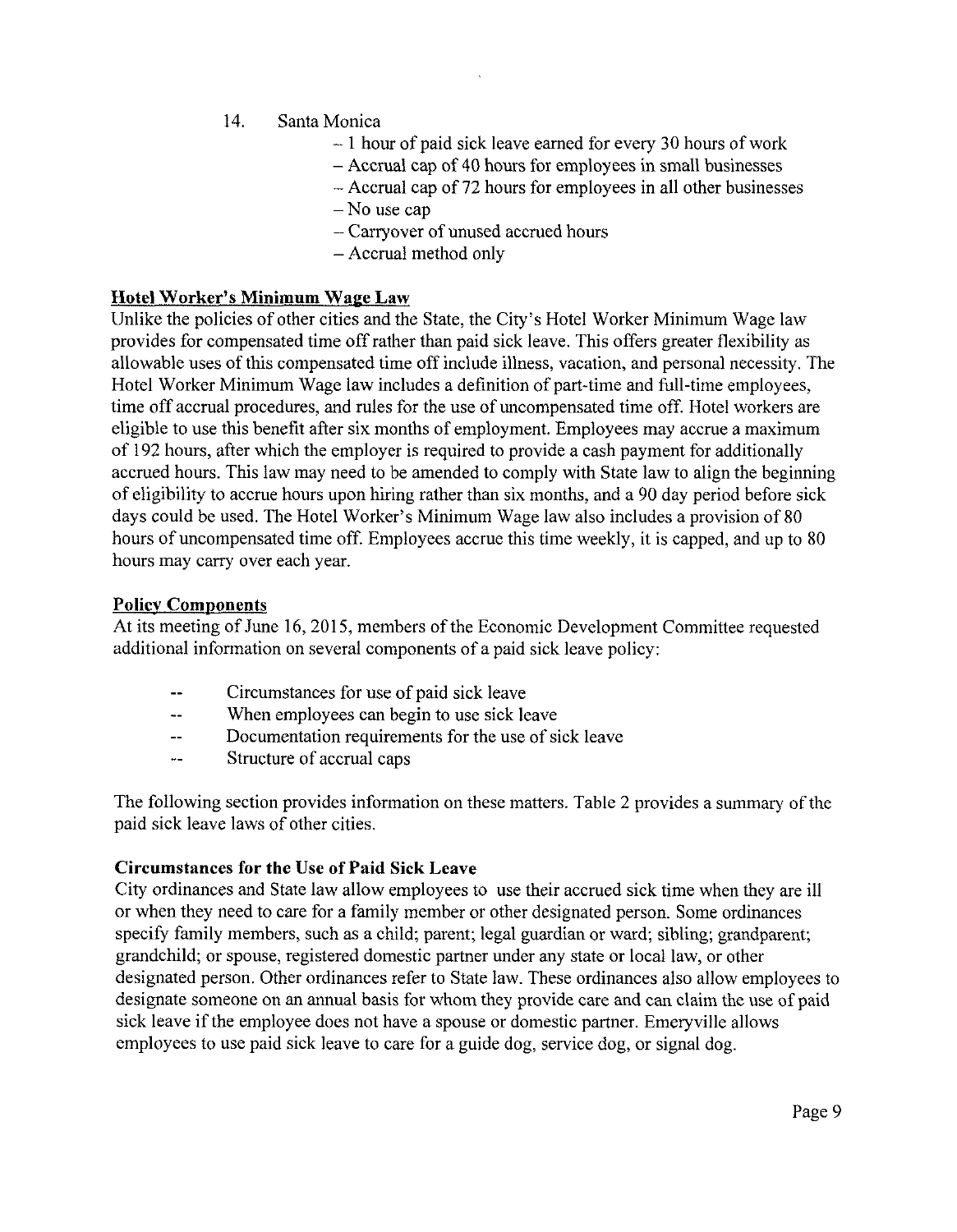# **Table 2 Paid Leave Policies in California: State of California and California Cities with Minimum Wage Ordinances**

|                                                                 | State of California              | Emeryville                    | Oakland                       | San Francisco               | Santa Monica                  | Los Angeles<br>Hotel Worker Min Wage |
|-----------------------------------------------------------------|----------------------------------|-------------------------------|-------------------------------|-----------------------------|-------------------------------|--------------------------------------|
| Form of Leave                                                   | Paid Sick Leave                  | Paid Sick Leave               | Paid Sick Leave               | Paid Sick Leave             | Paid Sick Leave               | Comp Time Off                        |
| Employee Annual<br><b>Accrual Rate</b><br>(including part-time) | 1 hour for 30 hours<br>worked*   | 1 hour for 30 hours<br>worked | l hour for 30 hours<br>worked | hour for 30 hours<br>worked | 1 hour for 30 hours<br>worked | 96 hours<br>$(12 \text{ days})$      |
| Maximum<br>Accrual (Cap)                                        | 48 hours**<br>$(6 \text{ days})$ | 72 hours                      | 72 hours                      | 72 hours                    | 72 hours                      | 192 hours                            |
| Cap for Small<br><b>Businesses</b>                              | 48 Hours                         | 48 hours                      | 40 hours                      | 40 hours                    | 40 hours                      | N <sub>0</sub>                       |
| Payment for Unused<br><b>Hours</b>                              | N <sub>o</sub>                   | No                            | No.                           | N <sub>0</sub>              | No                            | Yes                                  |
| Carryover                                                       | Yes                              | Yes                           | Yes                           | Yes                         | Yes                           | Yes                                  |
| Consideration for<br>CTO Policy                                 | Yes                              | <b>Yes</b>                    | Yes.                          | Yes.                        | No                            | n/a                                  |

CTO = compensated time off

♦This is the minimum required by AB 1522. An employer may provide 3 days or 24 hours up front, or allow accrual based on the hours worked. The State does not limit annual accrual, though the law states that employers may limit the use of accrued hours to 3 days or 24 hours per year.

\*\* Employers may choose to limit employees to 24 hours (3 days) of sick leave use/year

 $\sim$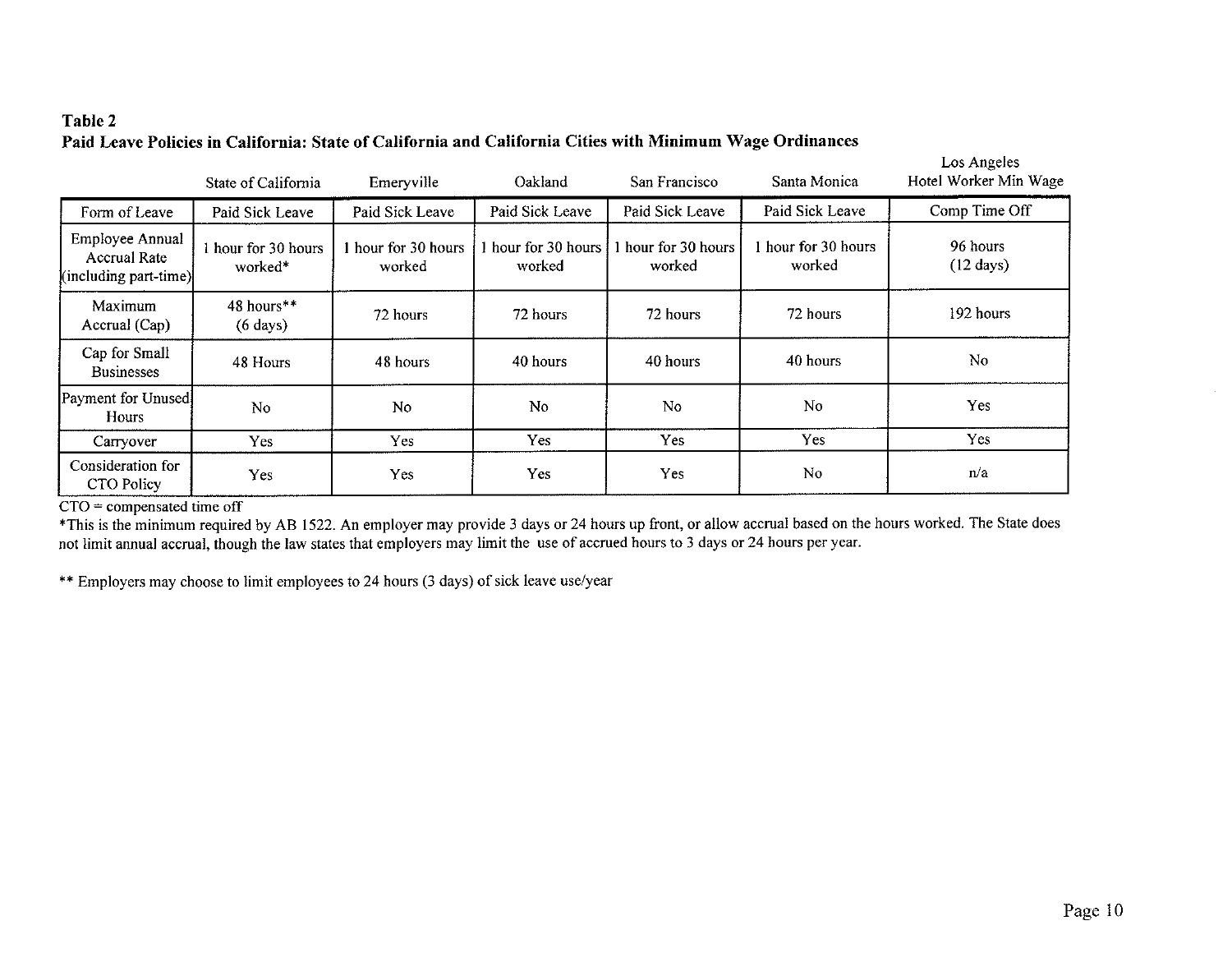## **When Can Employees Begin to Use Sick Leave**

Oakland provides that employees may use sick leave after 90 days, but begin accruing time on their first day of work. State law provides that accrual begins upon employment and eligibility for sick leave after 30 days of employment, but may not be used until the 90th day of employment. San Francisco and Santa Monica provide that accrual does not begin until 90 days after beginning employment (which conflicts with State law), though Santa Monica provides that an employee may begin to use accrued sick leave after the first 90 days of employment, or earlier if allowed by the employer. Emeryville comports with State law on this subject.

### **Documentation Requirements**

Emeryville and Santa Monica allow an employer to require reasonable notice to use leave, but are silent on requiring confirmation from a doctor in any circumstance or allowing an employer to confirm or document a use of paid sick leave. Oakland and San Francisco also allow an employer to require reasonable notice. These ordinances allow an employer to take reasonable measures to confirm or document that the employee's use of sick leave was lawful. State law requires the employee to provide reasonable notice when sick leave will be used when the circumstance is foreseeable, and as soon as practical when the circumstance is not foreseeable.

### **Structure of Accrual and Caps**

As noted previously, paid sick leave laws provide hours under one or both of two methods. Employers can provide their employees hours based on time worked, the accrual method, or can provide a full annual allotment at the beginning of each year, the up-front method. The accrual method can include a cap on the total number of hours accrued, as well as a cap on the number of hours used in a year. Each of the city ordinances and State law provide for the accrual of sick leave at a rate of <sup>1</sup> hour per 30 hours worked.

Oakland, San Francisco, and Santa Monica cap the total number of hours that can be accrued at 40 hours for employees of small businesses (not compliant with State law) and 72 hours for all other businesses. Emeryville requires 48 hours for employees of small businesses and 72 hours for all other businesses. State law allows employees to accrue up to 48 hours, but also allows employers to cap the use of accrued hours at 24 hours or 3 days.

In the four city ordinances, unused hours can carry over to the next year provided that they do not exceed the total accrual cap.

|     | <b>ACTION</b> |                                                                                                                               |  |
|-----|---------------|-------------------------------------------------------------------------------------------------------------------------------|--|
| A.l | a.<br>b.      | Which paid leave model should the City adopt?<br>No change. Follow State law.<br>State model with additional time requirement |  |
|     | c.<br>d       | Another city Model<br>A Custom Model                                                                                          |  |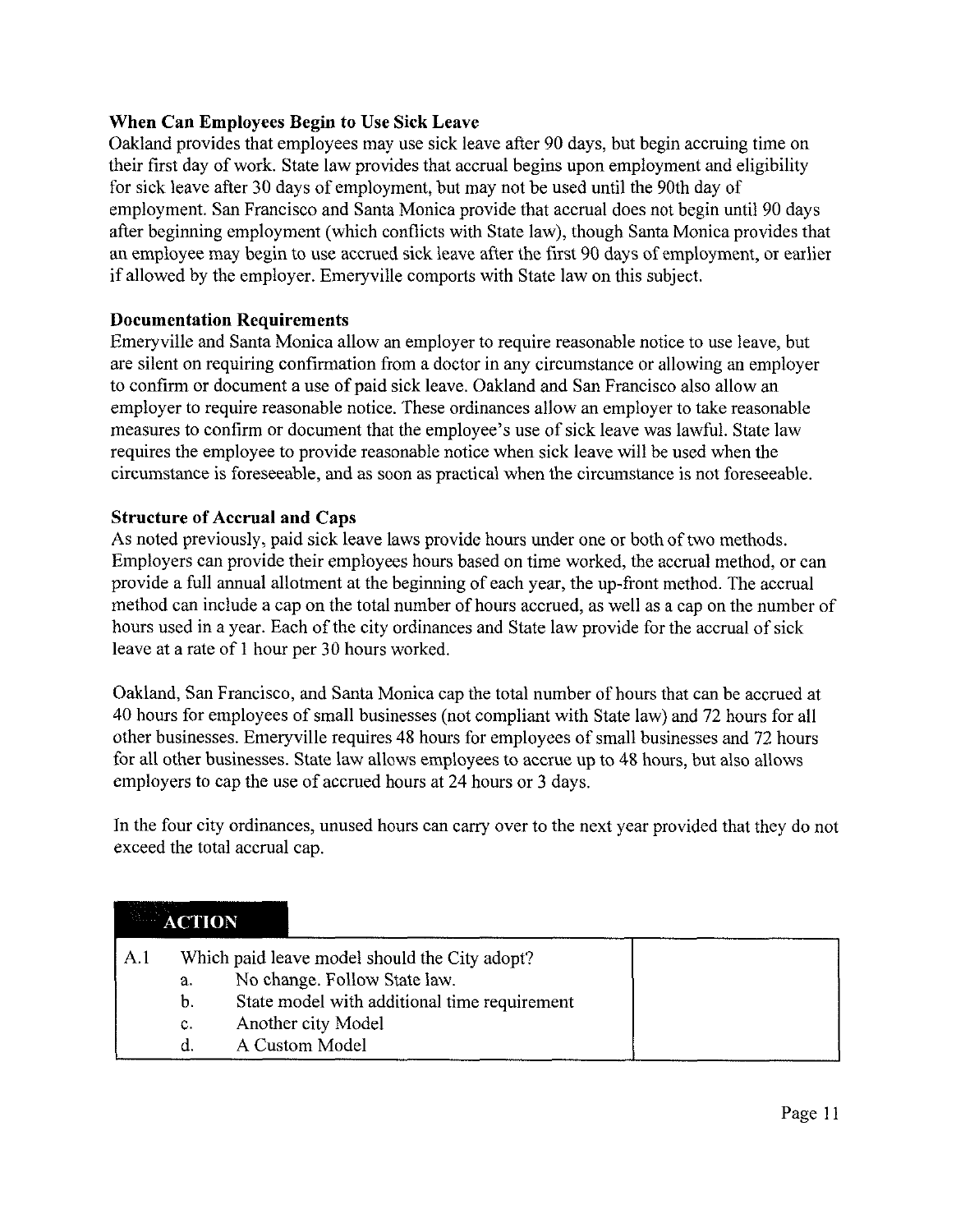## **Entertainment Industry**

At the Economic Development Committee meeting of June 16, 2015, representatives of the entertainment industry expressed concerns that some elements of a compensated and uncompensated time off policy could create problems maintaining records to comply with multiple paid sick leave policies and that the requirement to provide more time could create economic disadvantages for productions and studios located in the City.

The business model of the entertainment industry is based on skilled specialists who work on multiple productions, possibly for several different production companies, over the course of a year. Unlike a regular work week with established hours, production employees work on the basis of a daily or weekly call and are expected to be available to work consistent with the daily or weekly call. An employee benefit tied to the hours worked for the employer would be difficult to administer, since a production employee may have multiple employers, even within a single pay period. Production employers do provide an alternative to compensated time offthrough an allowance based on time worked, as a requirement of collective bargaining agreements. In addition to their salary, employees receive additional compensation in lieu of paid time off-- this is additional compensation for vacation and holidays based on a percentage of their straight time earnings. This additional compensation is reported independently on the employee's paystub. For example, in addition to salary earned, the employee will know on separate line items how much additional compensation is provided for vacation and holidays.

A possible solution to accommodate concerns raised by the entertainment industry would be to recognize that employer policies that provide employees who are compensated for vacation hours in addition to earned salary for time worked would be deemed in compliance with the City's paid sick leave policy. If such an allowance exceeds the amount of time required by the City's required paid leave or compensated time off policy, then it would be deemed compliant with the City law. For example, if the City requires five days of paid sick leave, and an employee receives the three paid sick leave days required by State law plus an additional allowance for time offthat meets or exceeds five days in total, then the employer would be deemed compliant with the City's law. This approach would not place any additional burden on the entertainment industry employers, and ensures that employees receive a total paid sick leave benefit that equals or exceeds that required by the City.

# **ACTION**

| A.2 | Should the policy include consideration of the<br>entertainment industry's business model and recognize that<br>the additional payment for compensated time off equal to<br>or in excess of City required paid sick leave be deemed<br>compliant with City regulations? |  |
|-----|-------------------------------------------------------------------------------------------------------------------------------------------------------------------------------------------------------------------------------------------------------------------------|--|
|     | No                                                                                                                                                                                                                                                                      |  |
|     | Yes                                                                                                                                                                                                                                                                     |  |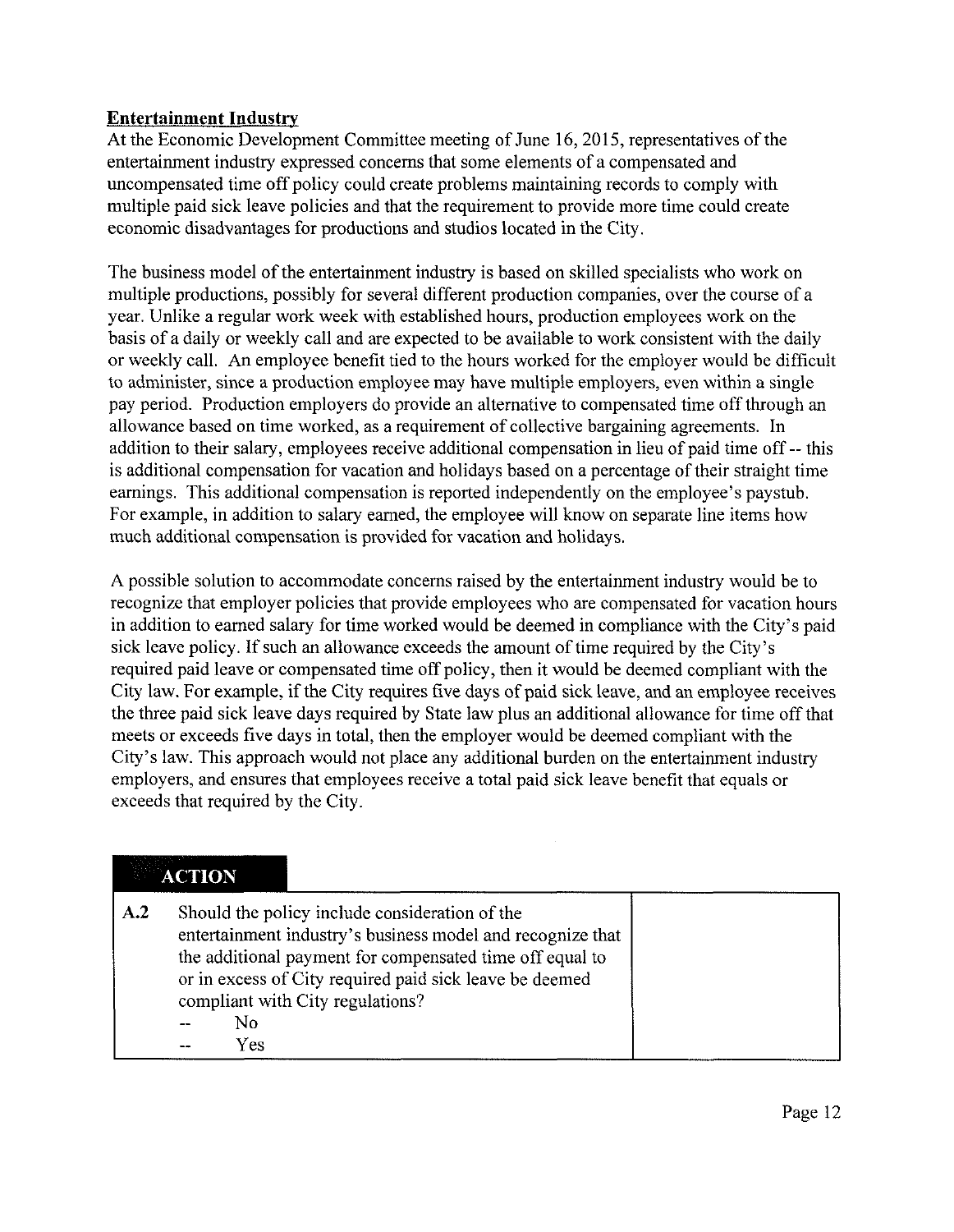## **B. COLLECTIVE BARGAINING AGREEMENTS**

Our offices were instructed to report on how other cities address Collective Bargaining Agreements.

Many cities include an exemption from their local minimum wage for employers that have entered into a Collective Bargaining Agreement with a clear and unambiguous waiver. The argument to include an exemption in this instance is that workers covered by a Collective Bargaining Agreement have a negotiating position that allows them to rationally accept a lower wage in exchange for other benefits. The City's hotel minimum wage law includes such an exemption.

The minimum wage ordinances in Berkeley, El Cerrito, Emeryville, Mountain View, Oakland, Palo Alto, Richmond, San Francisco, San Jose, Santa Clara, Santa Monica, and Sunnyvale include exemptions where a Collective Bargaining Agreement with a clear and unambiguous waiver is in place. Outside California, Bangor, ME; Chicago, IL; and Portland, ME include exemptions where a Collective Bargaining Agreement is in place.

Sacramento does not include an exemption for Collective Bargaining Agreements. The San Diego minimum wage referendum to be considered by voters on June 7, 2016, does not include an exemption for Collective Bargaining Agreements. Outside California, Albuquerque, NM; Lexington, KY; Louisville, KY; and Seattle, WA do not exempt collective bargaining agreements.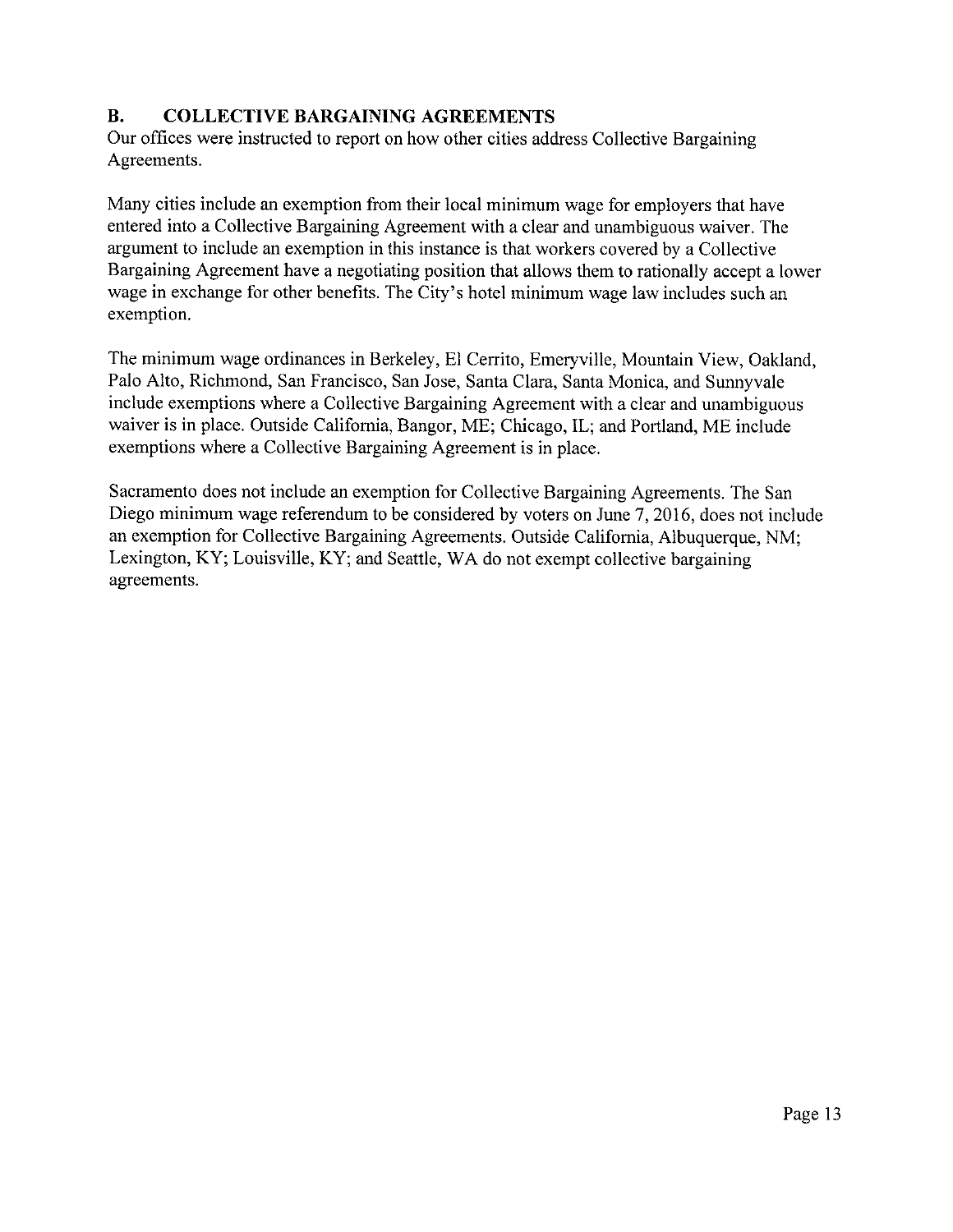## c. **SERVICE CHARGES**

California tip law prohibits employers from keeping any portion ofthe gratuity left for an employee by a patron. It also prohibits employers from making wage deductions from gratuities. A mandatory service charge, based on a clear statement on a menu or a contractual agreement, is not considered a tip under State law but rather an obligation of the patron to the owner of that establishment. The owner may chose to share some or all of the service charge with employees, but this is at the discretion of the employer.

Several cities, as part of their minimum wage law, have obligated employers to distribute all of the service charge to the employees. More significantly, some of these cities have restricted the employer from using the service charge to offset any wage increases associated with a minimum wage law. This includes Emeryville, and, most recently, Santa Monica. There is no standard, yet, with regard to service charge policies.

At this time, it is not recommended that the City adopt restrictions on service charges. Public testimony during consideration of the minimum wage policy, as well as the reports prepared by the three economic analysts, indicated that restaurants especially may have some difficulty adjusting to the higher wages. Preliminary news reports from New York, San Francisco, and Oakland indicate that restaurants are experimenting with many different models for pricing, tipping, and service charges. Restaurants are moving toward service charges or a surcharge model, such as including a surcharge for employee benefits.

Because of the evolving models regarding tips and service charges, we do not recommend a change in the law at this time. Adoption of a policy at this point may produce unintended consequences by forcing a specific economic model on restaurants that may not be viable. But it may be advisable to require any establishment that implements a service charge or surcharge to clearly report on the customer's receipt that such a charge has been imposed and specify the purpose/distribution of the charge. We spoke to several restauranteurs who reported that customers are beginning to accept this model and tend to add a tip on top of surcharges and service charges.